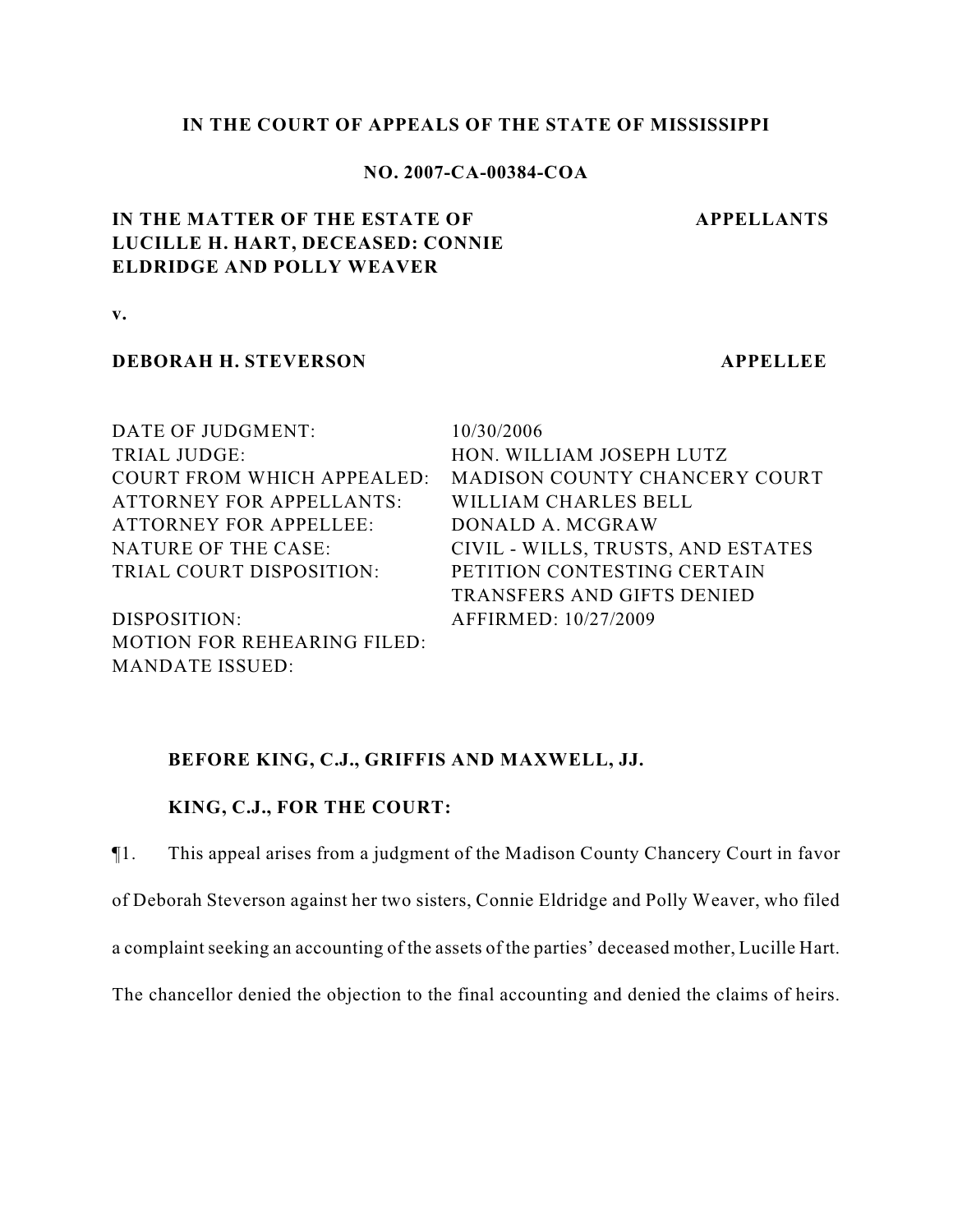The Appellants<sup>1</sup> filed a motion for a new trial and other relief. The chancellor denied the motion and directed Steverson to file and serve a final accounting and to close the estate on or before June 30, 2007. Aggrieved, the Appellants appeal and argue the following assignments of error: (1) the chancellor erred in analyzing the contested transfers and transactions using an undue-influence analysis; (2) the chancellor erred in allowing the contested transfers and transactions to stand; (3) the chancellor erred in ruling that Hart had a full understanding of her finances and affairs; and (4) the chancellor erred by not ordering Steverson to pay the charges incurred for services of the court-appointed expert. Finding no error, we affirm.

#### **FACTS**

¶2. When Hart retired from the restaurant business in the early 1990s, she owed a substantial amount of money to the Internal Revenue Service. At the time, Hart's only source of income was approximately \$565 per month social security benefits. In 1993, in an effort to alleviate her financial woes and supplement her income, Hart made an agreement with Steverson to secure a joint loan in the amount of \$65,000. In exchange for assisting Hart to secure the loan and to make it easier for Steverson to make the monthly loan payment of \$625, Hart gave Steverson approximately \$32,000. Steverson used these funds to pay off her personal debt, which would in turn make it easier for her to meet the monthly loan obligation. Hart used some of her real estate, specifically the School Street property, as security for the loan. Hart was negotiating a sale of the School Street property to the City

<sup>&</sup>lt;sup>1</sup> Unless the distinction needs to be made, Eldridge and Weaver will be collectively referred to as the Appellants throughout this opinion.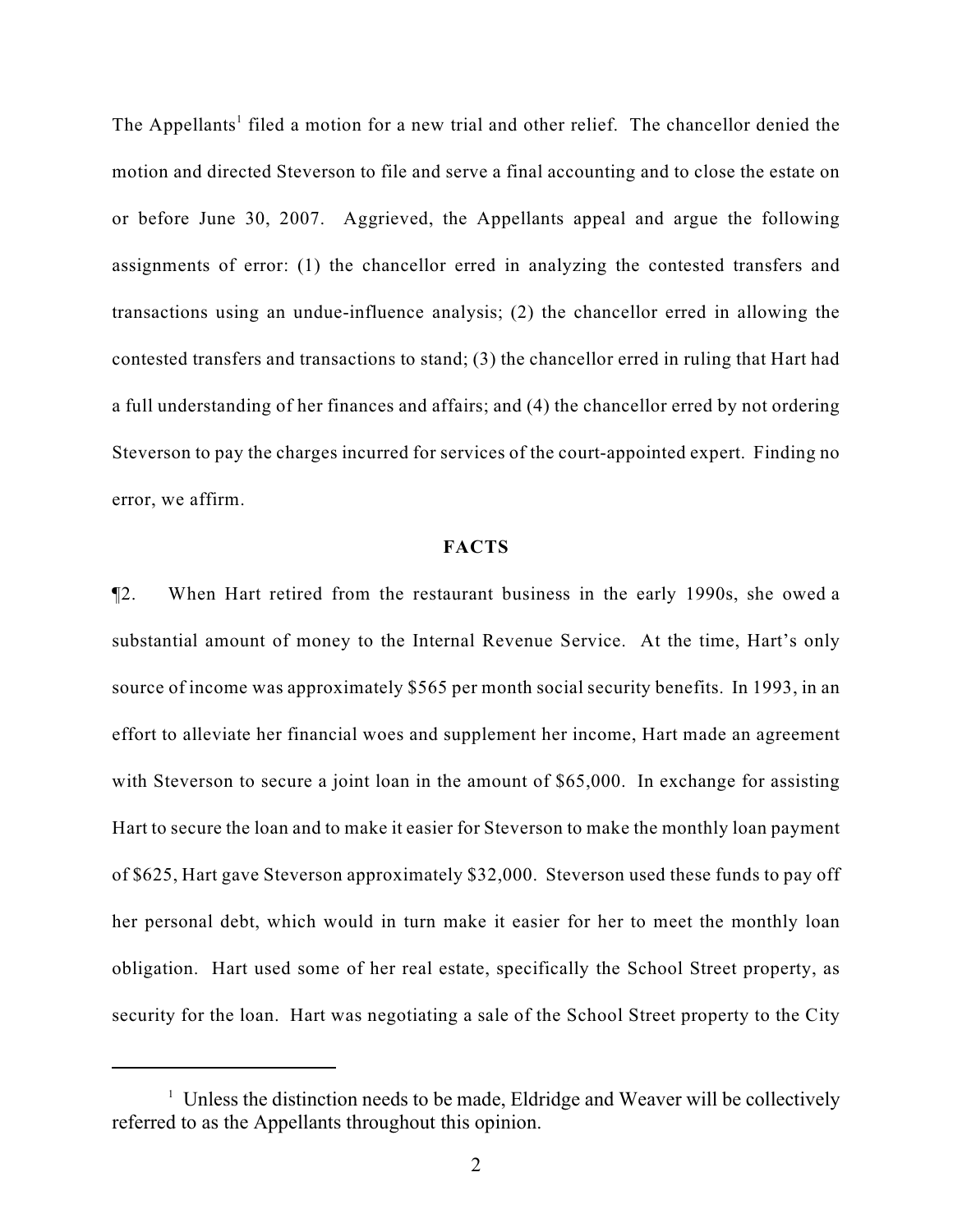of Ridgeland; therefore, she anticipated that the need for the loan would be short term. The record indicates that during the negotiations, Hart gave Steverson a durable power of attorney on June 25, 1997.

¶3. The sale of the property did not occur as expeditiously as Hart and Steverson had anticipated. As a result, Hart and Steverson refinanced the 1993 loan in 1998 for \$75,000. Approximately \$54,327 from the 1998 loan was used to pay off the original loan, and \$20,672 was given to Steverson, who again would make the monthly payment on the loan. That monthly loan payment was \$787.

¶4. In December 2000, Hart sold the School Street property to the City of Ridgeland for approximately \$340,000. The proceeds from the land sale were disbursed as follows: \$71,823 was used to pay off the 1998 loan; \$10,000 was used to pay attorney's fees; \$5,000 was used to pay Steverson's credit card debt which was used to pay appraisal fees during the negotiations for purchase of the School Street property; and \$100,000 and \$150,000, respectively, were placed in two new bank accounts, which were opened jointly in the names of Hart and Steverson.

¶5. Also, in December 2000, from proceeds from the sale of the School Street property, Hart gave \$10,000 to each of her daughters and \$10,000 to her daughters' husbands or boyfriend. In January 2001, Hart gave Weaver an additional \$10,000 to assist with her plans to build a home. Hart also offered to give Eldridge an additional \$10,000 at that time, but she refused the gift. When Eldridge refused the gift, Hart gave \$5,000 to each of Eldridge's two children.

¶6. On February 24, 2001, Hart executed a will naming her daughters, Steverson,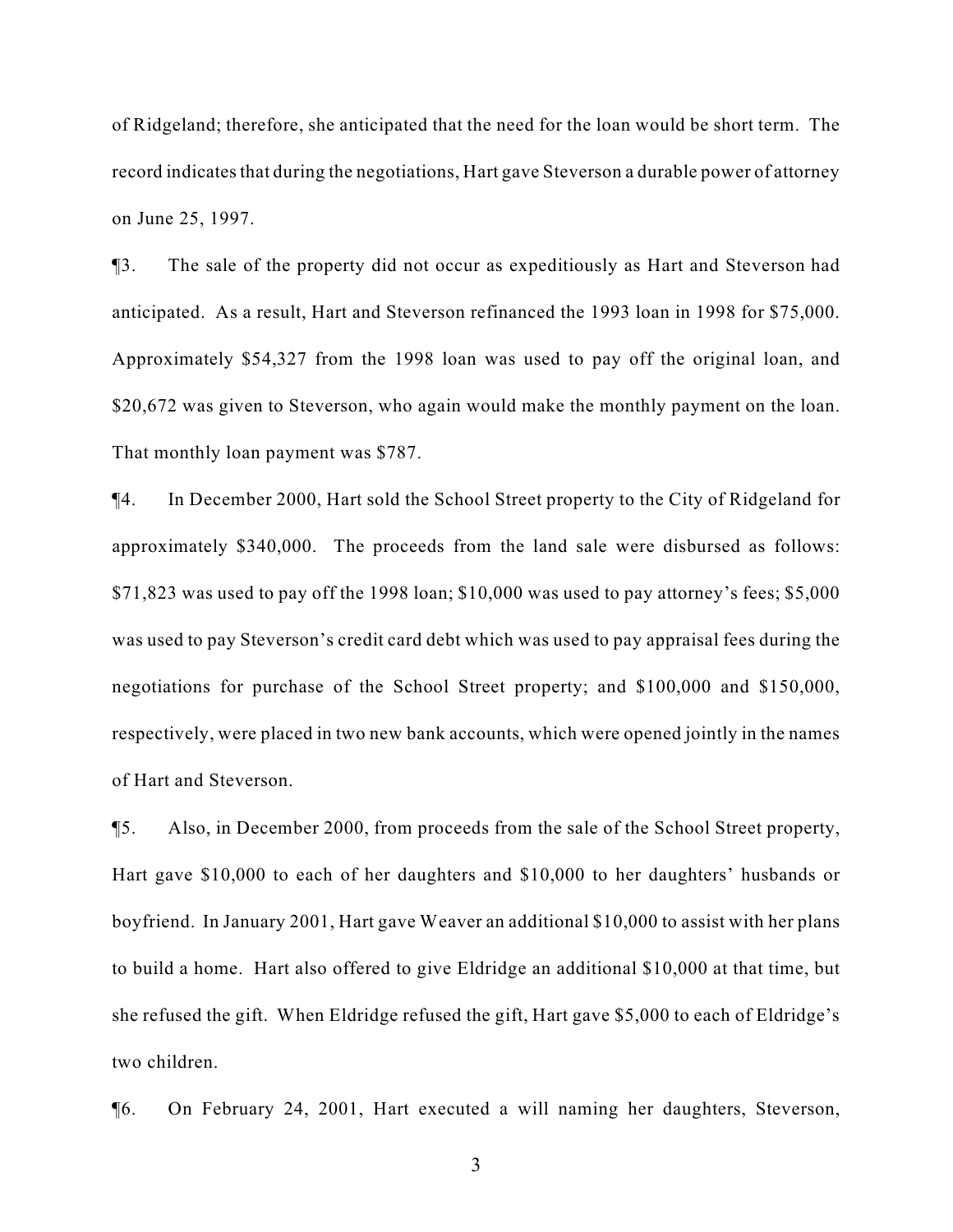Eldridge, and Weaver as the beneficiaries. Hart's real and personal property was to be disbursed as follows: the house and property at 141 Meadowdale Drive, Madison, Mississippi was devised equally to Eldridge and Weaver; the house and property at 694 Old Rice Road, Madison, Mississippi was devised equally to Steverson and her husband Billy; and the remainder of the estate, real and personal, was devised and bequeathed equally to Steverson, Eldridge, and Weaver. Steverson was named as the executrix.

 $\P$ 7. In March 2001,<sup>2</sup> Hart agreed to purchase Steverson's home, which was the Meadowdale property, to use as rental property, and Steverson would get one acre of Hart's property located at 289 Woods Road, Madison, Mississippi to build a new home. The purchase of this property was to be an investment for Hart. Hart purchased the property from Steverson for \$90,000, but no consideration was given for the one acre Steverson received to build her home.

¶8. On June 29, 2002, Hart died. On July 18, 2002, Steverson filed a petition to probate Hart's will. The will was admitted to probate on July 18, 2002. On November 6, 2002, the Appellants filed a complaint which alleged that Steverson misappropriated and mismanaged Hart's assets and requested an accounting from the date Hart gave Steverson power of attorney until her death. The Appellants also requested that the chancellor order Hart's estate to be kept open until a full accounting had been conducted.

¶9. On December 3, 2002, Steverson filed her first and final accounting of all receipts and

 $\alpha$ <sup>2</sup> The agreement for purchase of the Meadowdale Drive home was reached prior to Hart's execution of her will on February 24, 2001; however, the warranty deed was not executed until March 20, 2001.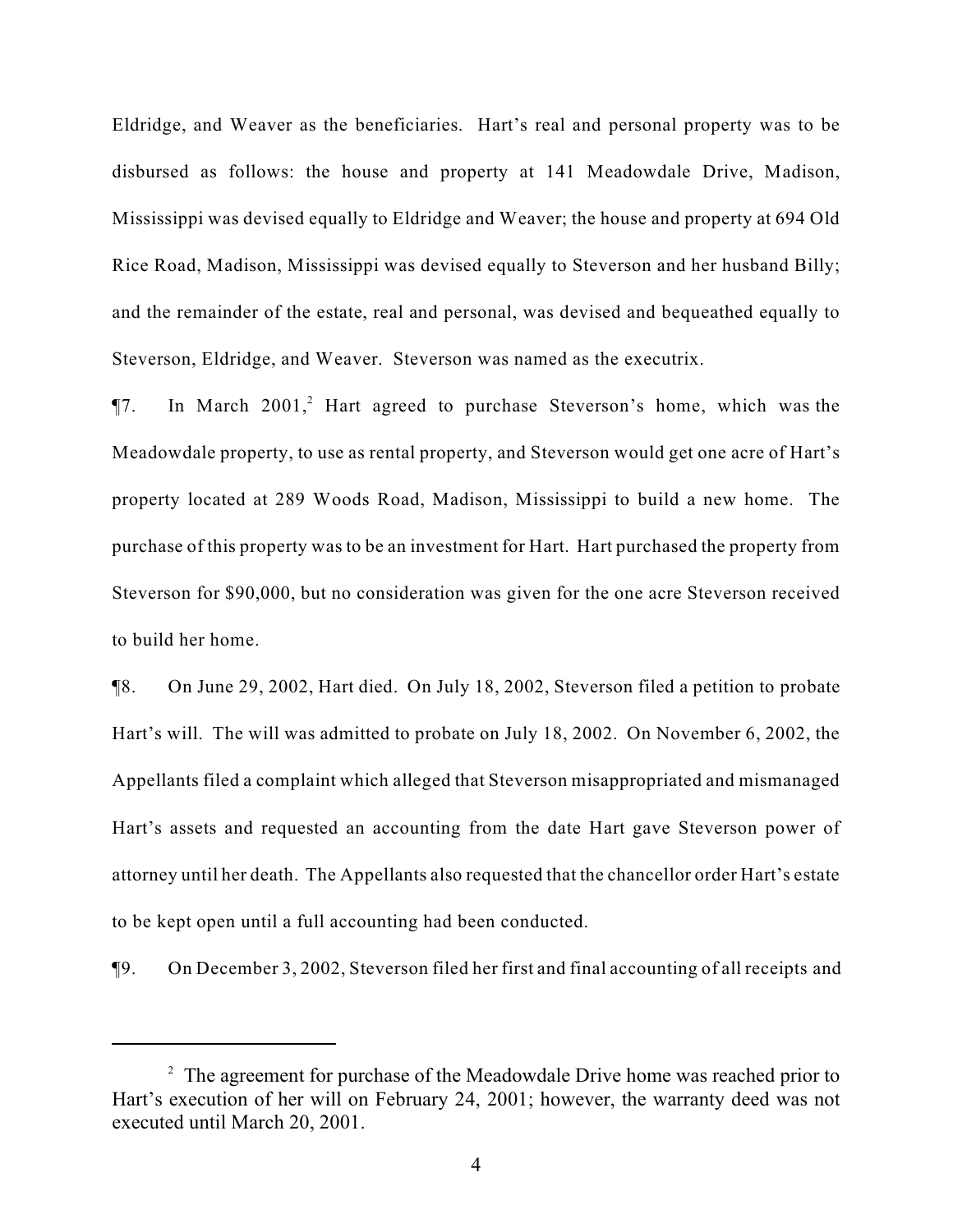disbursements made during the course of her administration of Hart's estate. On March 6, 2003, the Appellants filed an objection to the accounting submitted by Steverson. On April 14, 2004, the chancellor directed Steverson to provide a complete accounting of her actions under the power of attorney from Hart from when it was granted until the time of Hart's death. In addition, the chancellor appointed the accounting firm of Koerber Turner PLLC as an independent auditor to conduct a forensic investigation of Hart's finances prior to and after her death. At the conclusion of trial on July 26, 2006, the chancellor took the case under advisement. Subsequently, on October 30, 2006, the chancellor denied the Appellants' objections to the final accounting and their contests of the claims of heirs. The Appellants filed a motion for a new trial and other relief, which was denied on June 7, 2007.

## **STANDARD OF REVIEW**

¶10. "We cannot interfere with or disturb a chancellor's findings of fact unless those findings are manifestly wrong, clearly erroneous, or an erroneous legal standard was applied." *In re Estate of Ladner v. Ladner*, 909 So. 2d 1051, 1054 (¶6) (Miss. 2004) (internal quotations omitted). "The standard of review for questions of law is de novo." *Id*.

#### **ANALYSIS**

## **I. Whether the chancellor erred in analyzing the contested transfers and transactions using an undue-influence analysis.**

**II. Whether the chancellor erred in allowing the contested transfers and transactions to stand.**

**III. Whether the chancellor erred in ruling that Hart had a full understanding of her finances and affairs.**

¶11. Because these three issues involve the validity of the contested transfers and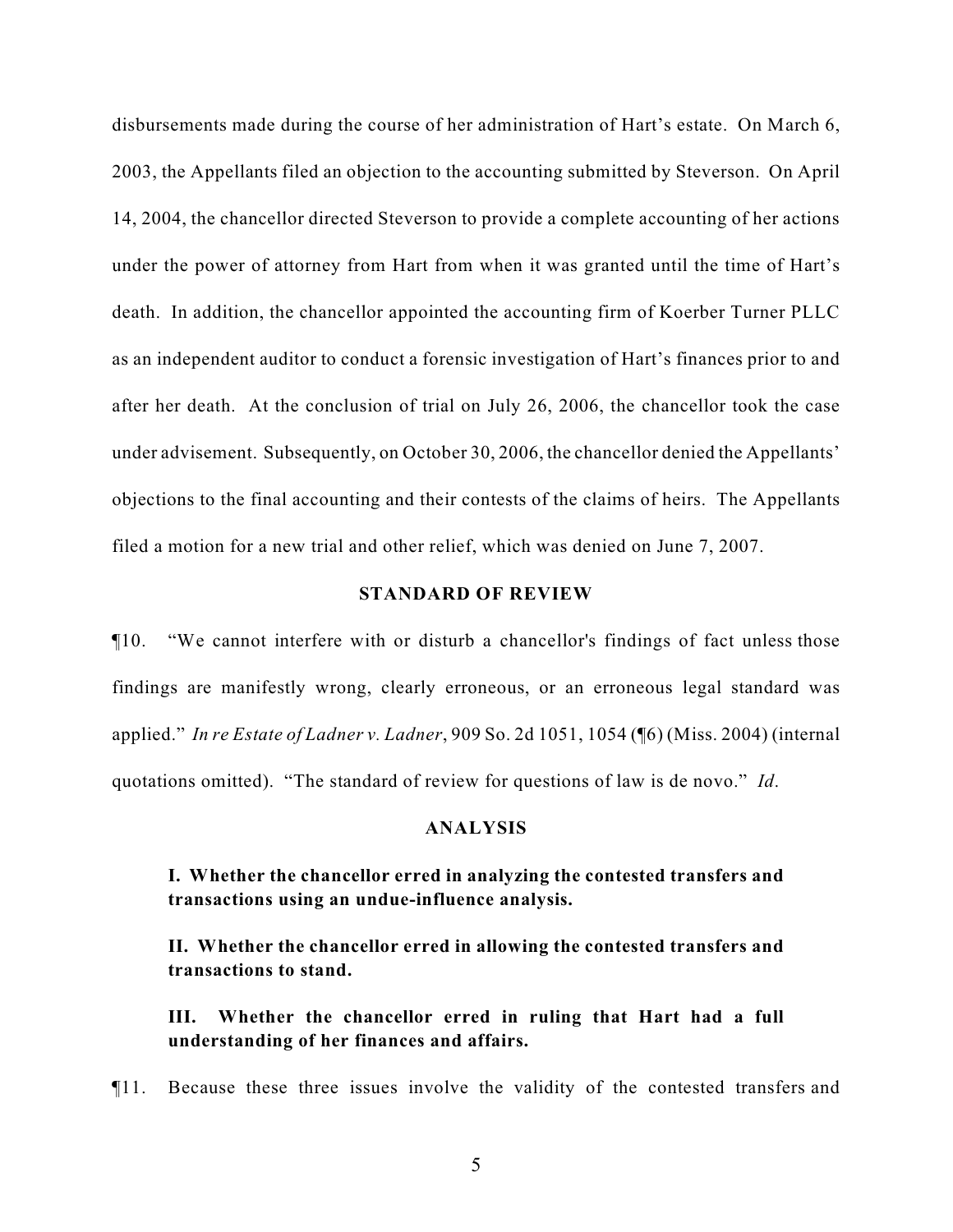transactions, they will be discussed together. The contested transfers and transactions in this case are as follows: (1) the \$48,338.20 to pay off Steverson's mortgage; (2) three \$20,000 gifts transferred to Steverson dated April 2001, June 2001, and January 2002; (3) several cash withdrawals between December 2000 and January 2002, totaling \$4,330 from an account bearing Hart's and Steverson's names with no known purpose; and (4) two transfers totaling \$7,700, to Steverson's personal account in December 2002 as reimbursements for Hart's funeral expenses. The parties acknowledge that Steverson had a fiduciary and confidential relationship with Hart. The Appellants argue that these contested transactions violated that fiduciary and confidential relationship.

¶12. "The law in [Mississippi] on fiduciary or confidential relationships and undue influence is well settled." *Howell v. May*, 983 So. 2d 313, 317 (¶14) (Miss. Ct. App. 2007). "Its application has been made to both inter vivos and testamentary transactions." *Id.* Determining whether an inter vivos gift is valid, is a two-step process. *Id*. at 318 (¶14). The first step, involves the plaintiff seeking to set aside the inter vivos gift and to demonstrate by clear and convincing evidence that a confidential relationship existed between the grantor and grantee. *Id*. In this case, the parties stipulated that a fiduciary and confidential relationship existed between Hart and Steverson because of the close relationship between Steverson and Hart and the assistance Steverson provided Hart in meeting her personal and financial needs. "Where a confidential relationship exists, there is a presumption of undue influence concerning an inter vivos gift." *In re Estate of Reid v. Pluskatt*, 825 So. 2d 1, 5 (¶13) (Miss. 2002). "Such gifts are presumed invalid." *Id*. "Once a confidential relationship is found, the burden shifts to the beneficiary to disprove the presumption of undue influence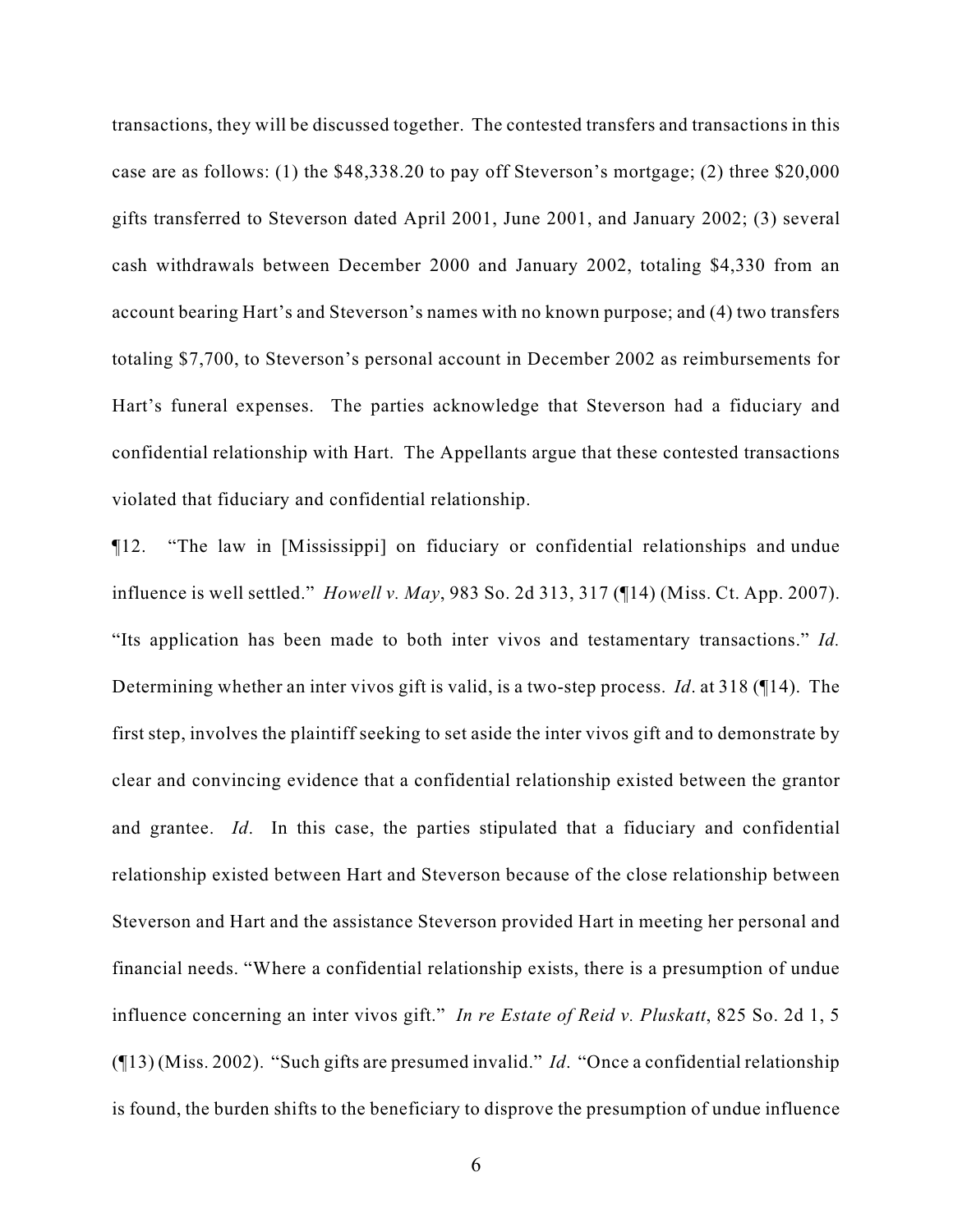by clear and convincing evidence." *Id*. at (¶14). To overcome the presumption of undue influence, the proponent(s) must show the following: "(1) good faith on the part of the grantee/beneficiary; (2) grantor's/testator's full knowledge and deliberation of [her] actions and their consequences; and (3) independent consent and action by the grantor/testator." *Wright v. Roberts*, 797 So. 2d 992, 999 (¶23) (Miss. 2001).

¶13. The Appellants argue that the chancellor failed to use the proper legal analysis in determining whether the transactions were the product of undue influence, thus, allowing the contested transfers and transactions of Hart's assets to stand. The Appellants assert that the chancellor stated that the burden rested on Steverson to prove by clear and convincing evidence that the gifts and transfers of money to Steverson and her husband, Billy, were not a product of undue influence. However, the Appellants contend that the analysis should have begun with the presumption that any transfers or gifts are void. The Appellants contend that the chancellor's analysis applies to testamentary gifts and deeds rather than inter vivos gifts. Additionally, the Appellants claim that Hart did not have a full understanding of her finances and affairs; instead, she was under the undue influence of Steverson when certain gifts and transfers of money occurred.

## *A. Good Faith*

¶14. There are five factors to consider when determining whether the grantee/beneficiary acted in good faith:

(a) the determination of the identity of the initiating party in seeking preparation of the instrument, (b) the place of the execution of the instrument and in whose presence, (c) what consideration and fee were paid, if any, and (d) by whom paid, and (e) the secrecy or openness given the execution of an instrument.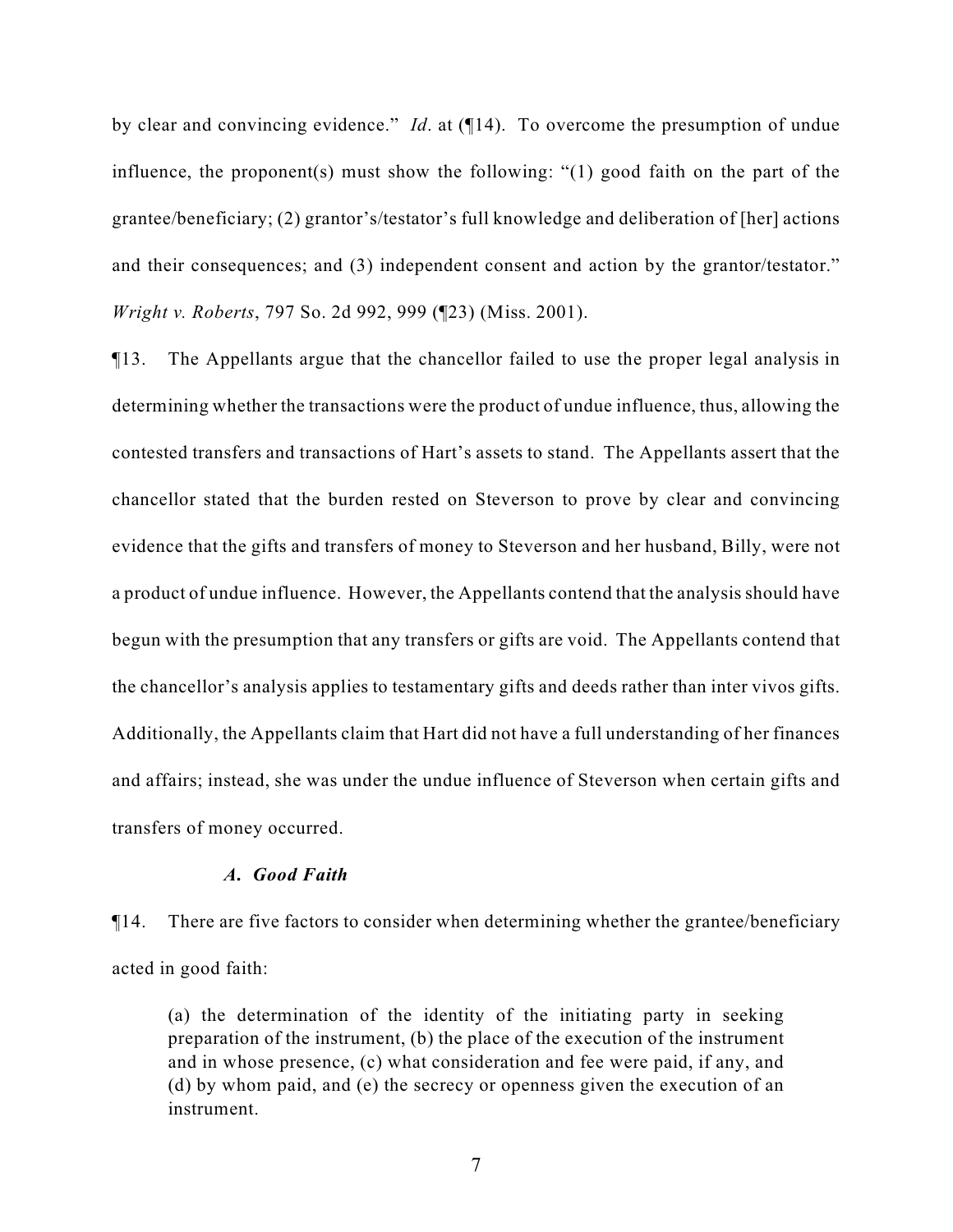*In re Estate of Holmes v. Holmes-Price*, 961 So. 2d 674, 682 (¶25) (Miss. 2007).

¶15. The record indicates that Hart's decision to purchase the Meadowdale property and use it as rental property was the result of a conversation between Hart and Steverson. The purchase was viewed as an investment for Hart. Steverson testified that a discussion she had with Hart about the good market price Steverson's neighbors had received from the sale of their home resulted in Hart's idea that she would purchase Steverson's home and use it as rental property. Tammy Smith, Hart's granddaughter, testified that Hart purchased Steverson's home as an investment. Smith stated that Hart wanted to use the Meadowdale property as rental property and use the rental income for paying her living expenses and giving gifts to her grandchildren. Donald McCraw, Steverson's attorney, testified that Steverson contacted him to assist with the paperwork for the sale of the Meadowdale property. McCraw also stated that Hart consulted Attorney John Toney, who had assisted Hart with the sale of the School Street property, regarding the purchase. McCraw testified that the day the deed was executed he had a thorough conversation with all the parties involved in the purchase and sale of the property to make certain that the parties understood the transaction. McCraw stated that Hart was happy about the purchase. McCraw testified that Hart and Steverson had agreed that no money would be exchanged from the sale, but that Steverson would remove the funds from the proceeds from the sale of the School Street property account as needed. Steverson explained the funds from the sale of the Meadowdale property to Hart was expended in the following manner: \$48,388.20 was used to pay off the first and second mortgages; \$1,600 was used for house plans; \$50 was used for a sewer septic system permit; \$4,119 was used for site preparation to build Steverson's new home;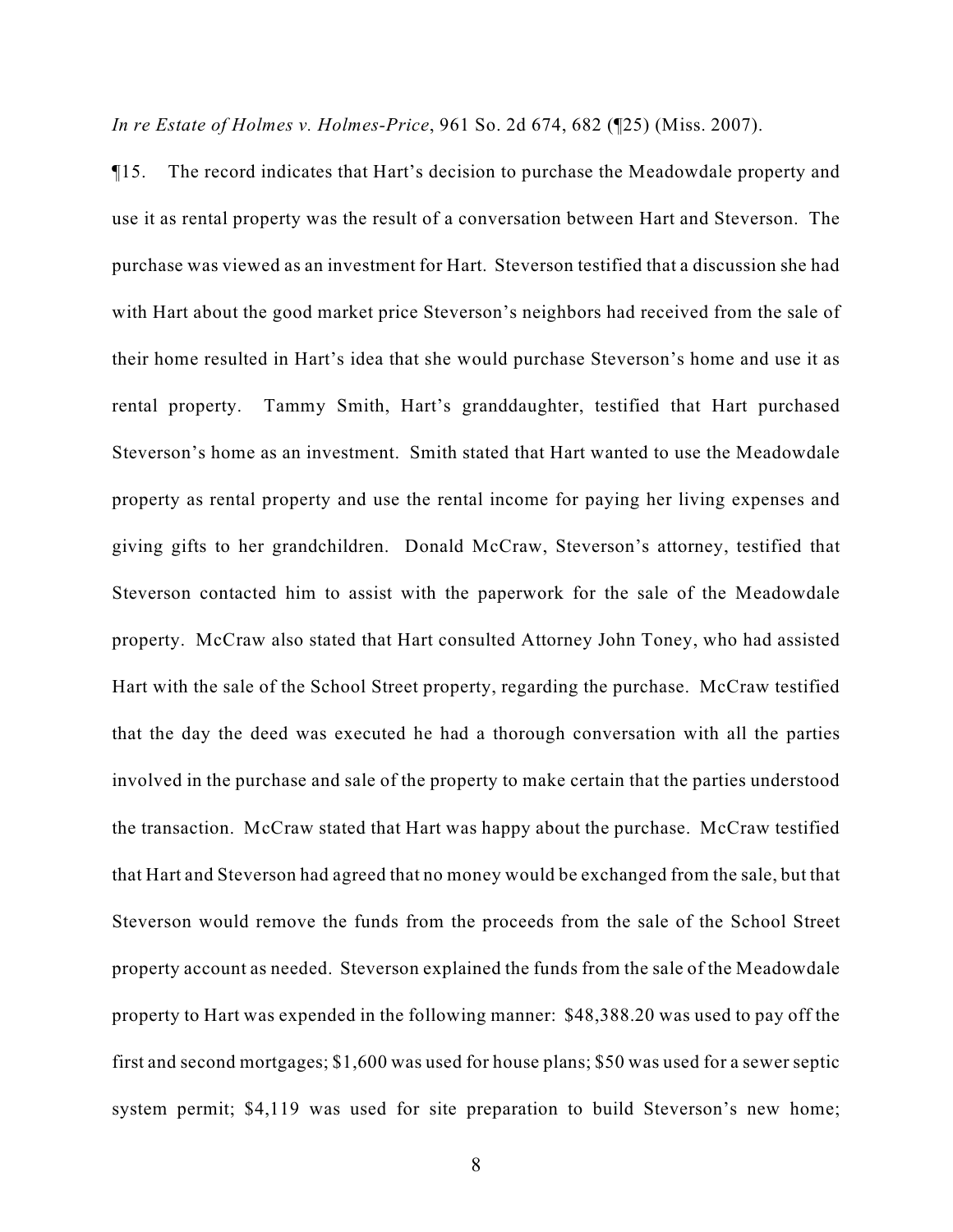\$2,412.80 was used for builders' fees for construction; another \$1,500 was used for builders' fees for construction; and \$20,000 was transferred to Steverson's personal bank account. The purchase of the Meadowdale property was transacted openly. Eldridge, Weaver, and Smith testified that Hart informed them that she was buying the house on Meadowdale.

¶16. The record indicates that Hart initiated the three \$20,000 gifts transferred to Steverson on April 2001, June 2001, and January 2002. Steverson testified that Hart's original plan in selling the School Street property was to give each of her daughters, Steverson, Eldridge, and Weaver \$10,000 a year until all the money was gone. These transactions did not occur because of a disagreement among Hart, Eldridge, and Weaver. Eldridge testified that there was a disagreement between her and Hart, but it was resolved prior to Hart's death. Smith testified that each daughter and her spouse/boyfriend received \$10,000 in December 2000, and Weaver received an additional \$10,000 after Christmas because Weaver was building a house. Smith stated that Hart wanted to make it equal, so she planned to give Steverson and Eldridge an additional \$10,000. Smith testified that Hart informed her that she was giving Steverson and Billy an additional \$10,000 each. Smith stated that Eldridge refused to take the additional \$10,000, so Hart divided it between Smith and her brother. Smith also stated that she does not recall Hart giving Eldridge or Weaver any additional money. Steverson stated that one \$20,000 payment was part of the \$90,000 from the sale of the house in order to pay for contractual services and the other two \$20,000 were gifts from the sale of the School Street property.

¶17. Steverson stated that the several cash withdrawals between December 2000 and January 2002, in the amount of \$4,330 from an account bearing Hart's and Steverson's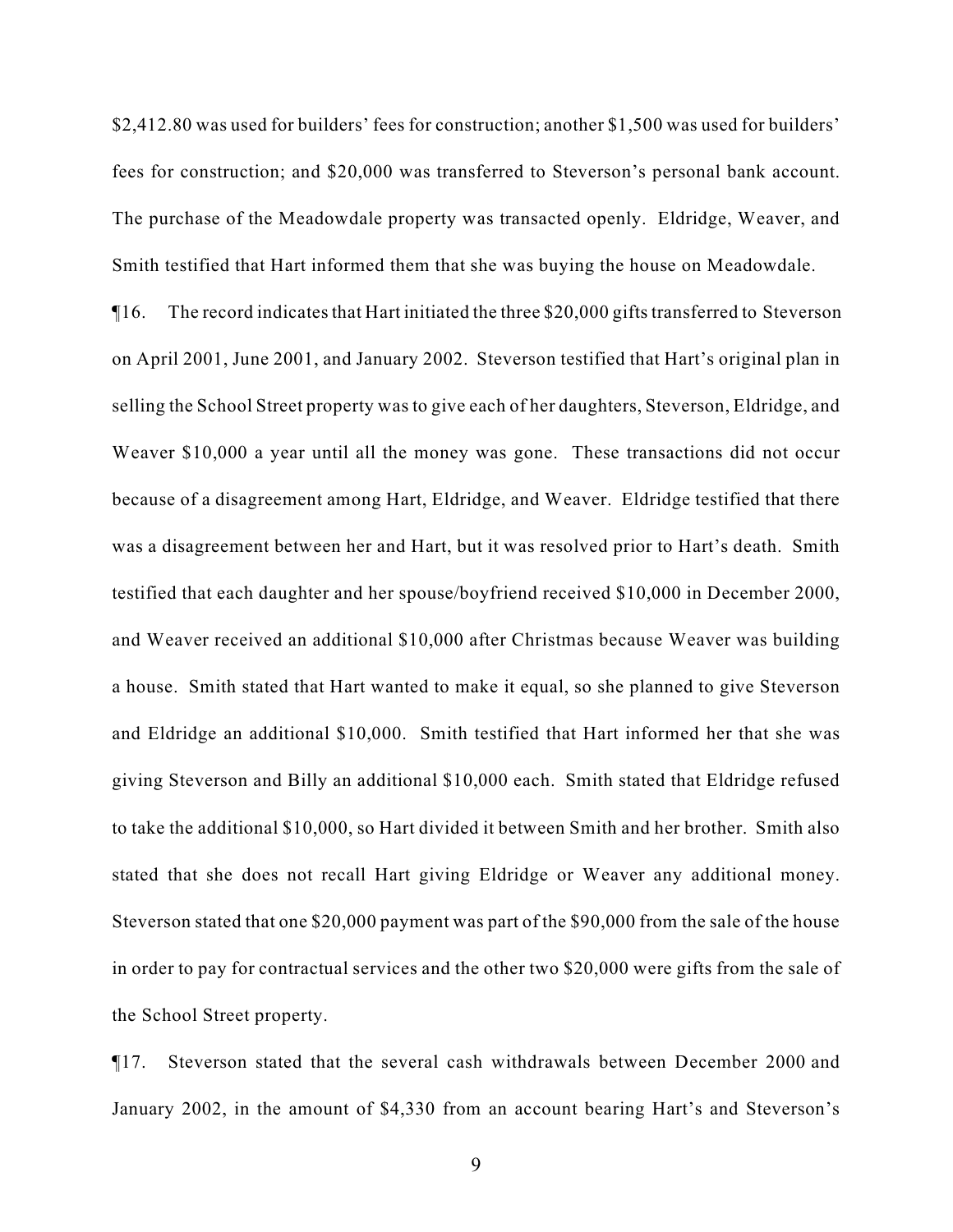names, were expended on Hart's daily living expenditures and two transfers to Steverson's personal account in the amount of \$7,700 in December 2002 were reimbursements to Steverson for Hart's funeral expenses and headstone. Steverson testified that \$7,864 was spent on Hart's funeral and \$2,016.50 was spent on a headstone for Hart's grave. Steverson claimed that she paid for Hart's funeral expenses then reimbursed herself later out of one of Hart's accounts. The record does indicate that Steverson purchased a cashier's check in the amount of \$7,864 payable to Wright & Ferguson Funeral Home. In addition, Steverson claimed that the cash withdrawals were spent on food, home improvements, medicine, utilities, medical bills, credit card payments, home improvement supplies, and Christmas gifts. Although Steverson presented no receipts showing how the funds were specifically spent, Smith testified that Hart preferred to pay individuals in cash and would often remind Steverson to get money to pay individuals who were performing home improvement projects at her home. Hart also only liked to conduct her affairs in cash; she paid for medicine and food in cash, and she gave cash gifts. Steverson provided an itemization of those expenses. Hart's beneficiaries and other family members were aware of Hart's generosity in sharing her money and the proceeds from the sale of her real property. Moreover, the record indicates that Hart relied on Steverson to assist her in transacting self-initiated personal activities. The Appellants provided no evidence to indicate that Steverson did not act in good faith as to the sale of Steverson's home and the other contested transactions.

#### *B. Full Knowledge and Deliberations*

¶18. The following factors are considered in determining whether the grantor had full knowledge and deliberation of her actions and their consequences: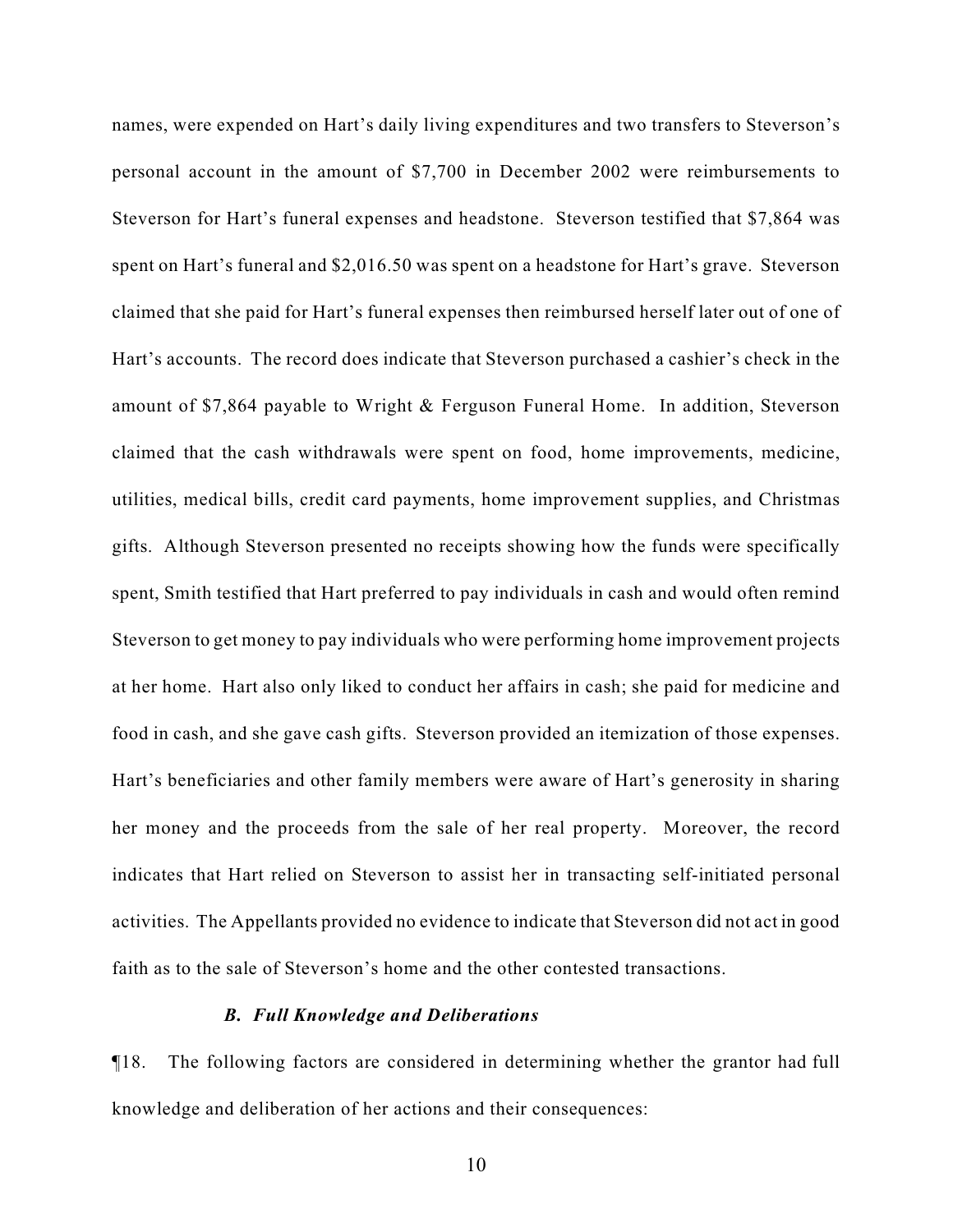(a) [her] awareness of [her] total assets and their general value, (b) an understanding by [her] of the persons who would be the natural inheritors of [her] bounty under the laws of descent and distribution or under a prior will and how the proposed change would legally affect that prior will or natural distribution, (c) whether non-relative beneficiaries would be excluded or included and, (d) knowledge of who controls [her] finances and business and by what method, and if controlled by another, how dependent is the grantor/testator on [her] and how susceptible to [her] influence.

*Holmes-Price*, 961 So. 2d at 684 (¶39).

¶19. The record indicates that Hart had full knowledge of her assets, her natural inheritors and who controlled her finances. Weaver testified that it was not out of the ordinary for one of Hart's daughters to write a check for Hart in order to transact Hart's personal business. Steverson, Weaver, Eldridge, and Smith all testified that Hart possessed sharp mental capabilities until a few days prior to her death. Weaver stated that Hart knew that there was enough money in her accounts to give a gift of \$20,000 in December 2000 and a gift of \$10,000 in January 2001.

¶20. Smith testified that Hart relied on Steverson to manage her finances and that Hart was aware that Steverson mainly managed her bank accounts via the Internet. Smith recalls not only trying to assist Hart in understanding the Internet banking system, but also she helped Steverson set up electronic banking for Hart. Steverson testified that she and Hart would reconcile the bank statements. Smith stated that Hart discussed her finances at the house and was aware of how much money she had received from the sale of the School Street property. Smith testified that she would often assist Hart by taking Hart to purchase items or run errands for Hart. Smith stated that although Hart preferred to use cash, on occasion Hart would use a credit card or give her a credit card to purchase items or pick up her medication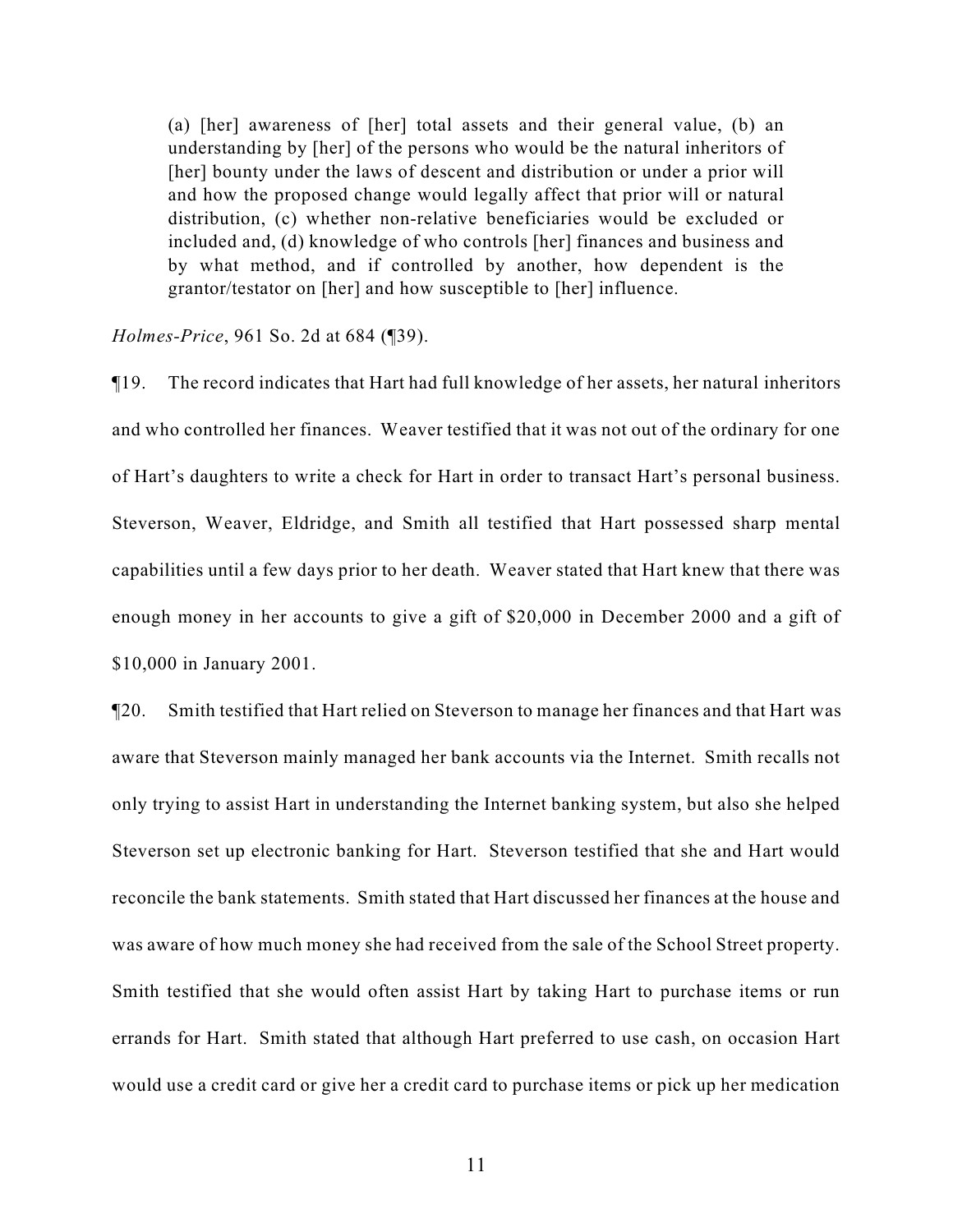from the drugstore.

¶21. The record indicates that Hart had full knowledge of her finances and business. Witness testimony indicates that Hart may have needed some assistance with writing checks for her daily needs, paying for home improvements and repairs, giving gifts, withdrawing funds, and balancing her accounts; and she would solicit the help of Steverson, Smith, Weaver, and Eldridge to perform those tasks. However, the evidence clearly indicates that Hart was fully aware of her assets and her heirs. The Appellants offered no evidence to dispute that Hart was fully aware of her assets and heirs.

#### *C. Independent Consent*

¶22. The last prong in determining whether Steverson overcame the presumption of undue influence by clear and convincing evidence is whether Hart exhibited independent consent and action. Steverson must prove that Hart sought "advice of (a) a competent person, (b) disconnected from the grantee, and (c) devoted wholly to the grantor/testator's interest." *Mullins v. Ratcliff*, 515 So. 2d 1183, 1193 (Miss. 1987).

¶23. Testimonial evidence indicates that Hart was a competent person who was fully aware of her assets. Smith and Steverson testified that the bank transfers and transactions were performed under Hart's direction. The monetary gifts to Hart's daughters and their husbands and boyfriend, payments for home improvements and repairs, and inter vivos gifts to others were given without any direction from another. Hart purchased the Meadowdale property as an investment. The record indicates that the purchase of the Meadowdale property was the result of a discussion between Hart and Steverson. Although McCraw, who had done legal work for both Steverson and Hart, was instrumental in the sale and purchase of the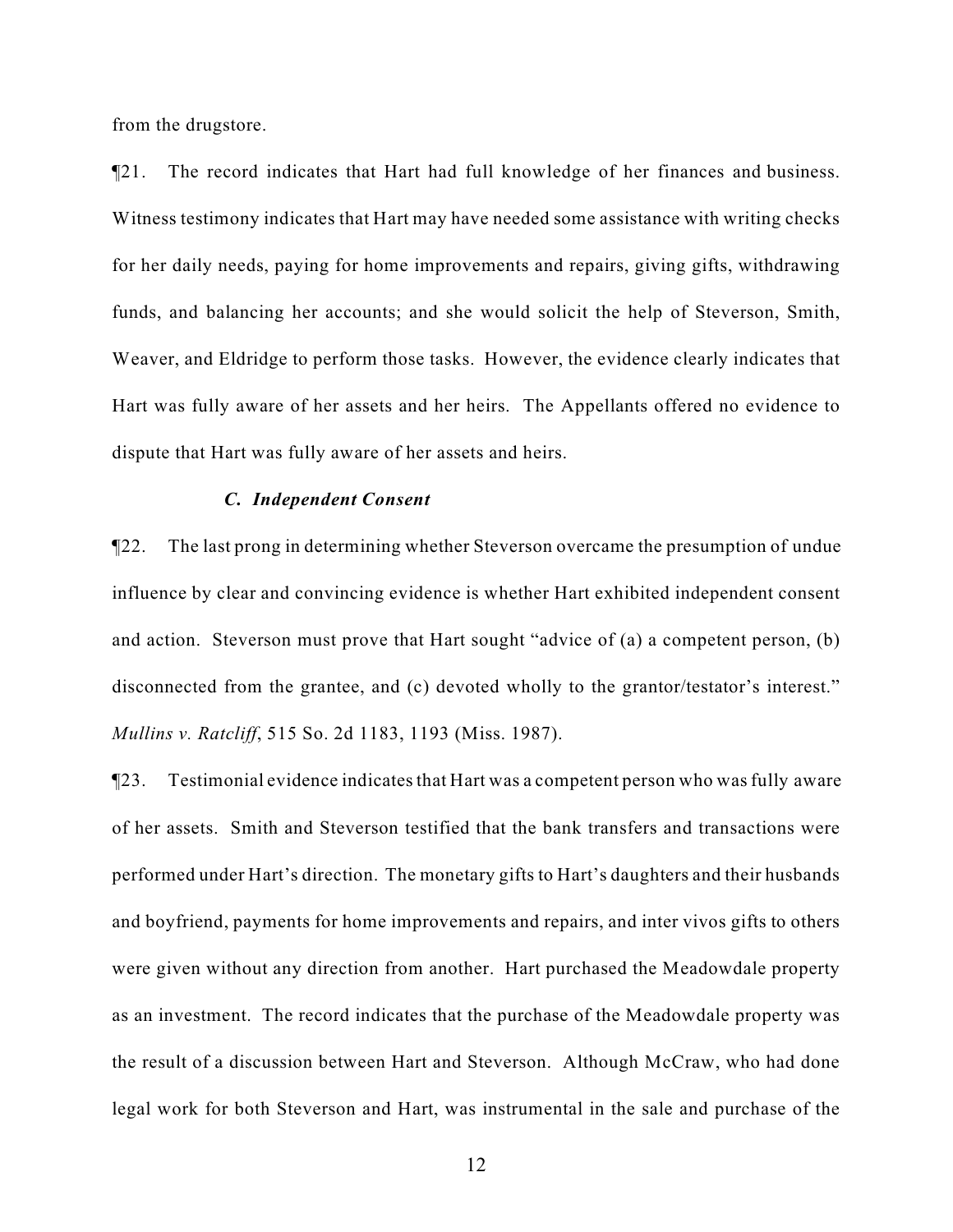Meadowdale property, Hart also consulted Attorney Toney, a non-interested person, regarding her investment.

¶24. A summary of Hart's bank records indicates how the proceeds from the sale of the School Street property were disbursed. Although the accounting of the transactions and transfers presented to the chancellor did not contain receipts indicating the specifics of how the funds were spent, the evidence indicates that Hart acted independently. Smith testified that Hart preferred to pay her bills in cash and that she was aware of her actions in making the gifts she gave. There is no evidence in the record to dispute this testimony.

¶25. Evidence reveals that all possible beneficiaries of Hart were aware of the inter vivos gifts to her children and their spouses and boyfriend and grandchildren, and that Hart initiated these gifts without any direction. Hart was aware of her assets and relied on Steverson to assist her in conducting her financial transactions. The record supports the chancellor's finding that Steverson overcame the presumption of undue influence by clear and convincing evidence. Thus, we find that the chancellor's decision was supported by substantial credible evidence. Therefore, this issue is without merit.

## **IV. Whether the chancellor erred by not ordering Steverson to pay the charges incurred for the services of the court-appointed expert.**

¶26. Jim Koerber, a certified public accountant, was appointed as an expert by the trial court to gather documentation relating to Hart's assets from June 25, 1997, to June 29, 2002, and then report his findings to the chancery court regarding the contested transactions. The Appellants assert that they paid Koerber's retainer fee of \$5,000. The Appellants argue that the chancellor abused his discretion and committed manifest error by not directing Steverson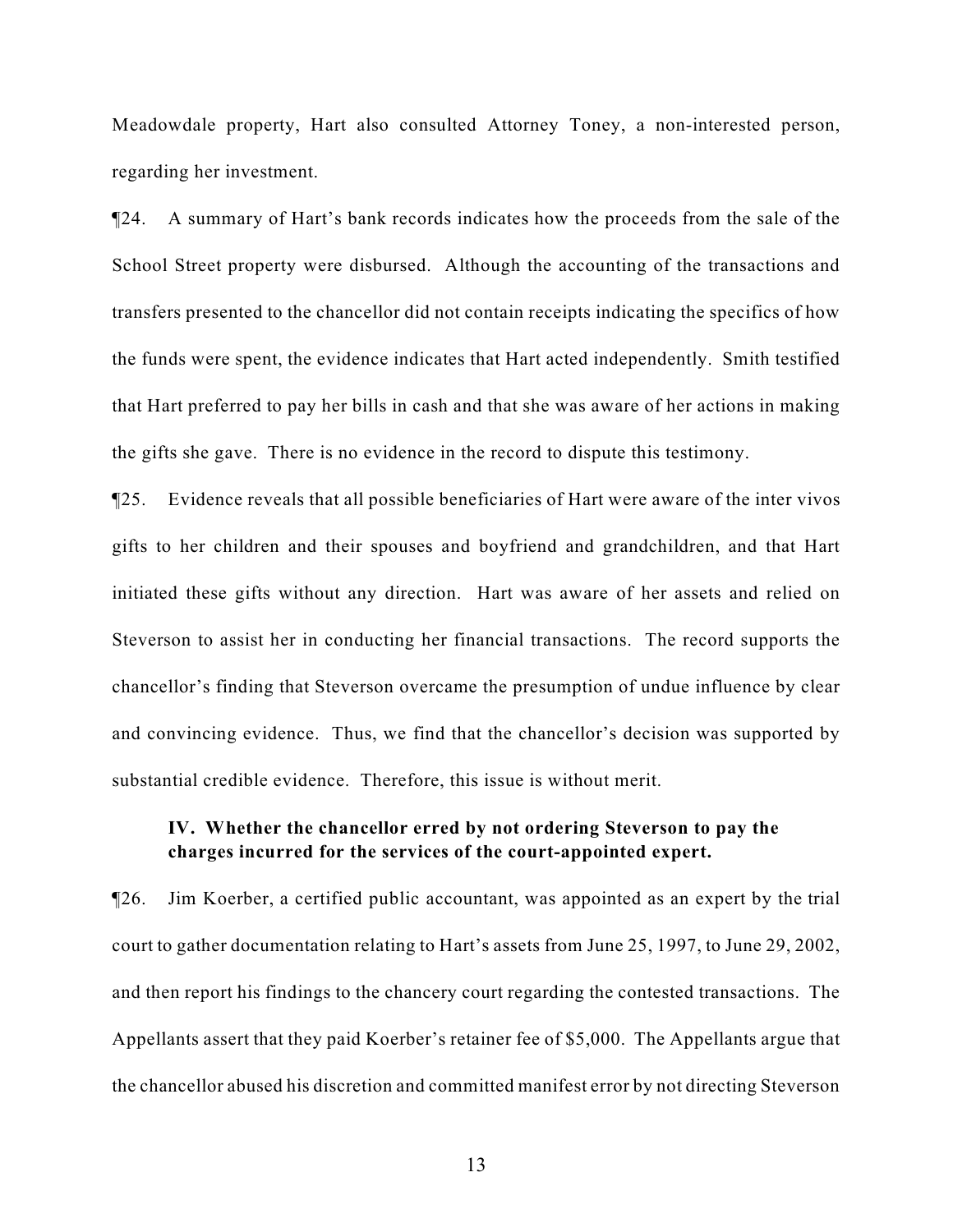to pay any and all charges incurred by and for Koerber.

¶27. Mississippi Rule of Evidence 706(b) provides that "compensation [for the courtappointed expert] shall be paid by the parties in such proportion and at such time as the court directs, and thereafter charged in like manner as other costs." "The assessment of court costs is within a chancellor's sound discretion; however, as a general rule, the costs of court should be assessed against the losing party." *Leaf River Forest Prods Inc, v. Rowell*, 819 So. 2d 1281, 1285 (¶15) (Miss. Ct. App. 2002). On May 23, 2005, the Appellants filed the motion to have an independent auditor appointed by the chancery court. In their motion, the Appellants requested that the auditor be compensated pursuant to Rule 706. Thus, the Appellants were aware that the chancery court had the authority to direct them to pay the expenses of the independent auditor. Accordingly, we find that the chancellor did not err in ordering the Appellants to pay all the incurred charges by the court-appointed auditor. Therefore, this issue is without merit.

#### **CONCLUSION**

¶28. There is sufficient credible evidence to support the chancellor's finding that Steverson rebutted the presumption of undue influence regarding transfers and transactions performed by Steverson as to Hart's assets. We find that the chancellor did not abuse his discretion by failing to direct Steverson to pay for charges incurred for the services of the court-appointed auditor requested by the Appellants. Therefore, we affirm the chancellor's judgment.

# ¶29. **THE JUDGMENT OF THE CHANCERY COURT OF MADISON COUNTY IS AFFIRMED. ALL COSTS OF THIS APPEAL ARE ASSESSED TO THE APPELLANTS.**

**LEE AND MYERS, P.JJ., IRVING, GRIFFIS, BARNES, ISHEE, ROBERTS,**